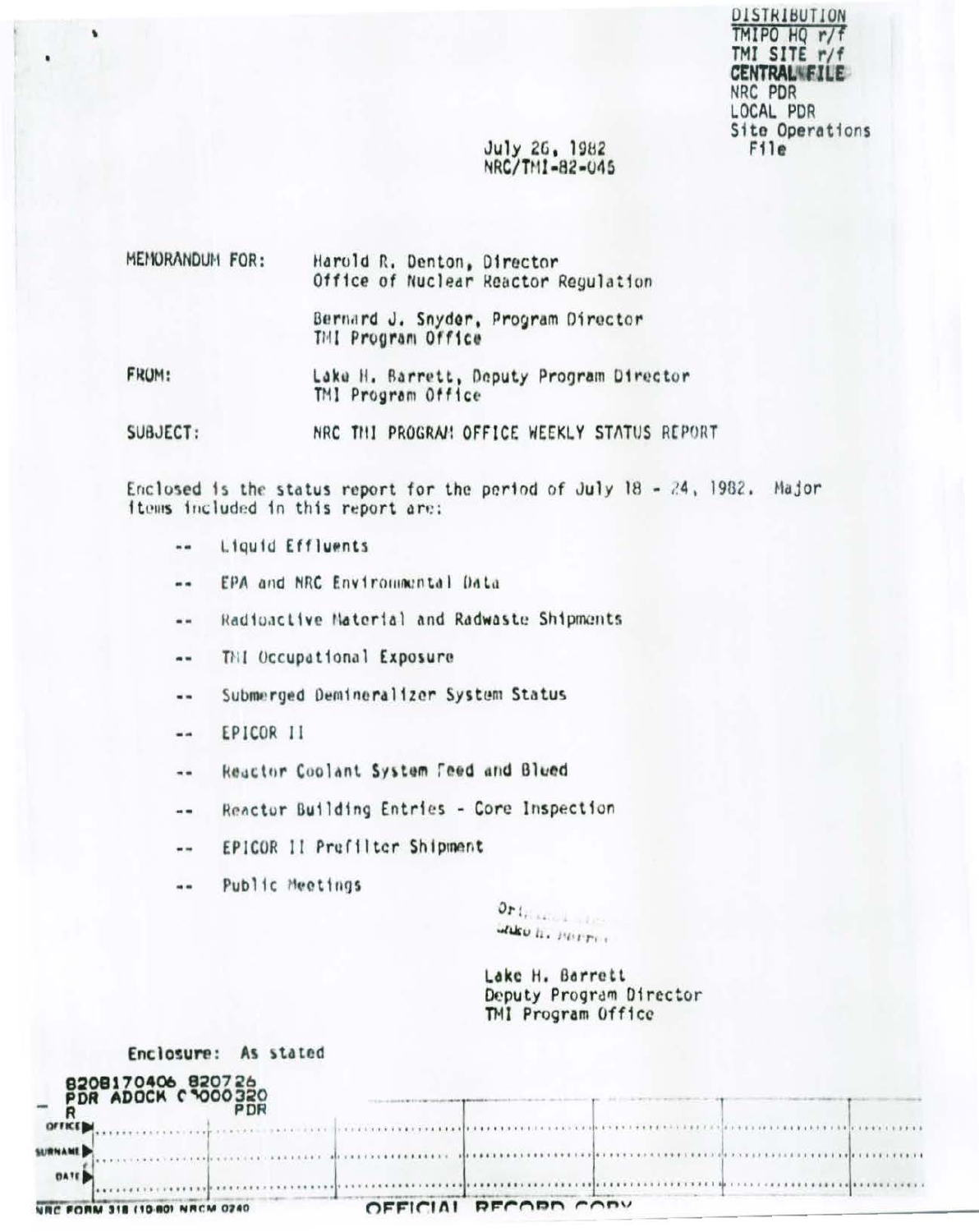Harold R. Denton Bernard J. Snyder

٠

July 26, 1982

cc w/encl:<br>EDO OGC Office Directors Commissioner's Technical Assistants<br>NRR Division Directors<br>NRR A/D's<br>Regional Administrators IE Division Directors TAS EIS TMI Program Office Staff (15) PHS EPA DOE Projects Br. #2 Chief, DPRP, RI DPRP Chief, RI Public Affairs, RI State Liaison, RI

 $\rho_{\rm sc}$ 

|                               |             |                      | TMIROLCONE TMIPOZUT |          |  |
|-------------------------------|-------------|----------------------|---------------------|----------|--|
| SPITTER THERE THERE           | MIPO Z MIPO |                      | RBellamy            | LBarfett |  |
| DATE 7/2/182 7/26/82          | 1/26/82     | $712482$             | 7/7482              | 7/24/82  |  |
| IC FORM 318 110-80: NRCM 0240 |             | OFFICIAL RECORD COPY |                     |          |  |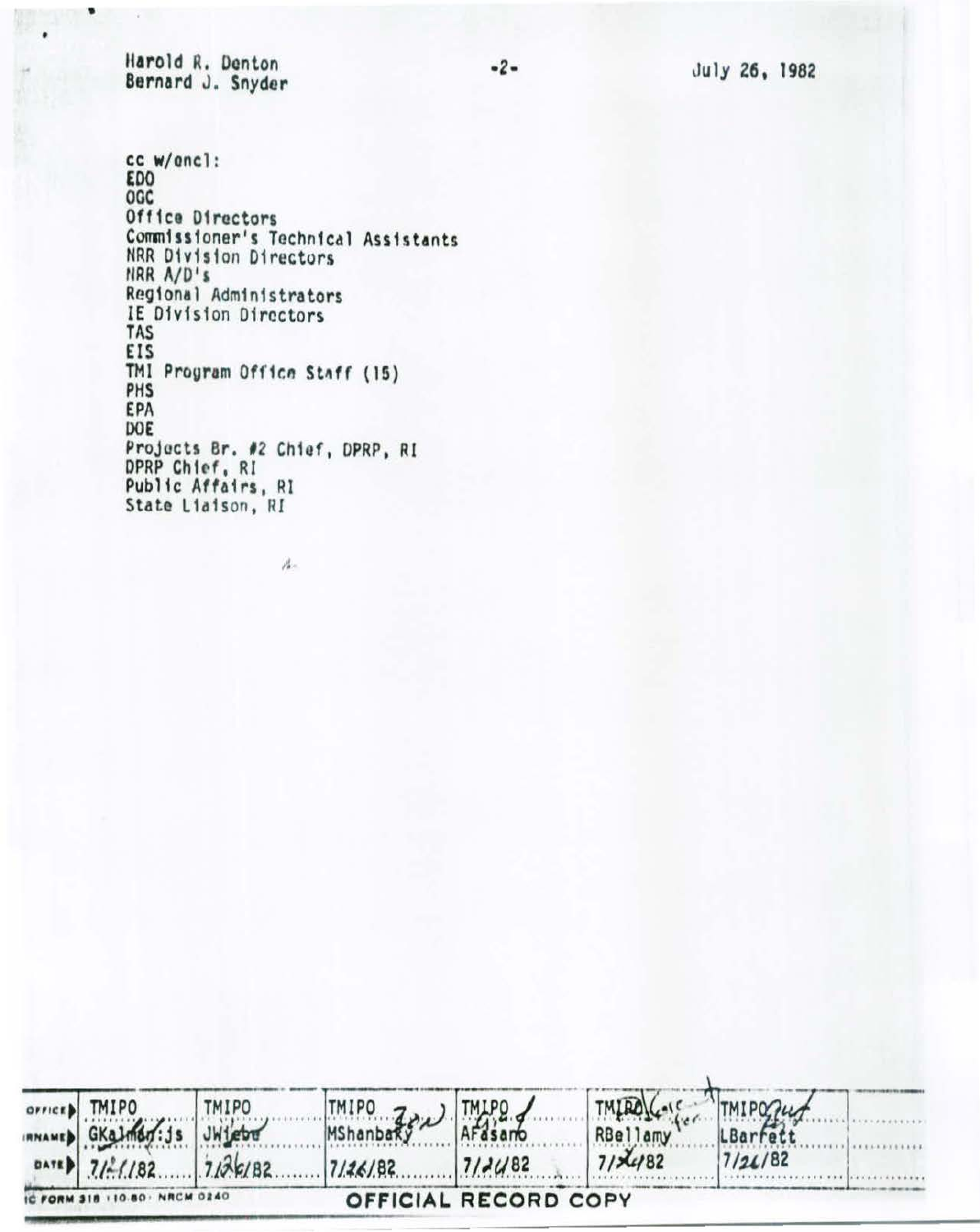NRC TMI PROGRAM OFFICE WEEKLY STATUS REPORT

July 18, 1982 • July 24, 1982

# Plant Status

Core Cooling Mode: Heat transfer from the reactor coolant system (RCS) to reactor building ambient.

Available Core Cooling Modes: M1n1 Decay Heat Removal (MOHR) system.

RCS Pressure Control Mode: RCS 1s vented to the reactor building.

Major Parameters (as of 0545, July 23, 1982) (approximate values)<br>Average Incore Thermocouples: 112°F<br>Maximum Incore Thermocouple: 130°F Maximum Incore Thermocouple:

RCS Loop Temperatures:

| Hot Leg                                         | 96°F         | 100°F        |
|-------------------------------------------------|--------------|--------------|
| Cold Leg $\begin{Bmatrix} 1 \\ 2 \end{Bmatrix}$ | 93°F<br>95°F | 85°F<br>87°F |

Pressure: The reactor coolant system is vented to the reactor building.

Reactor Building: Temperature: 84°F<br>Pressure: -0.40 psig Airborne-Radionuclide Concentrations:

5.5 E-7 uC1/cc H3

(sample taken 7/15/82) 9.0 E-6 uCi/cc Kr<sup>85</sup>

 $\mathbf{r}$ 

(sample taken 7/7/82)

1.4 E-9 Ci/cc particulates<br>(sample taken 7/21/82)

## 1. Effluent and Environmental (Radiological) Information

Liquid effluents from the TMI site released to the Susquehanna River after processing, were made within the regulatory limits and in accordance with NRC requirements and City of Lancaster Agreement dated February 27, 1980.

During the period July 16, 1902, through July 22, 1982, the effluents contained no detectable radioactivity at the discharge point although individual effluent sources which originated within Unit 2 contained sma11 smounts of radioactivity. Calculations indicate that 1ess than five hundred-thousandths (0.00005) of a curie of tritium were discharged.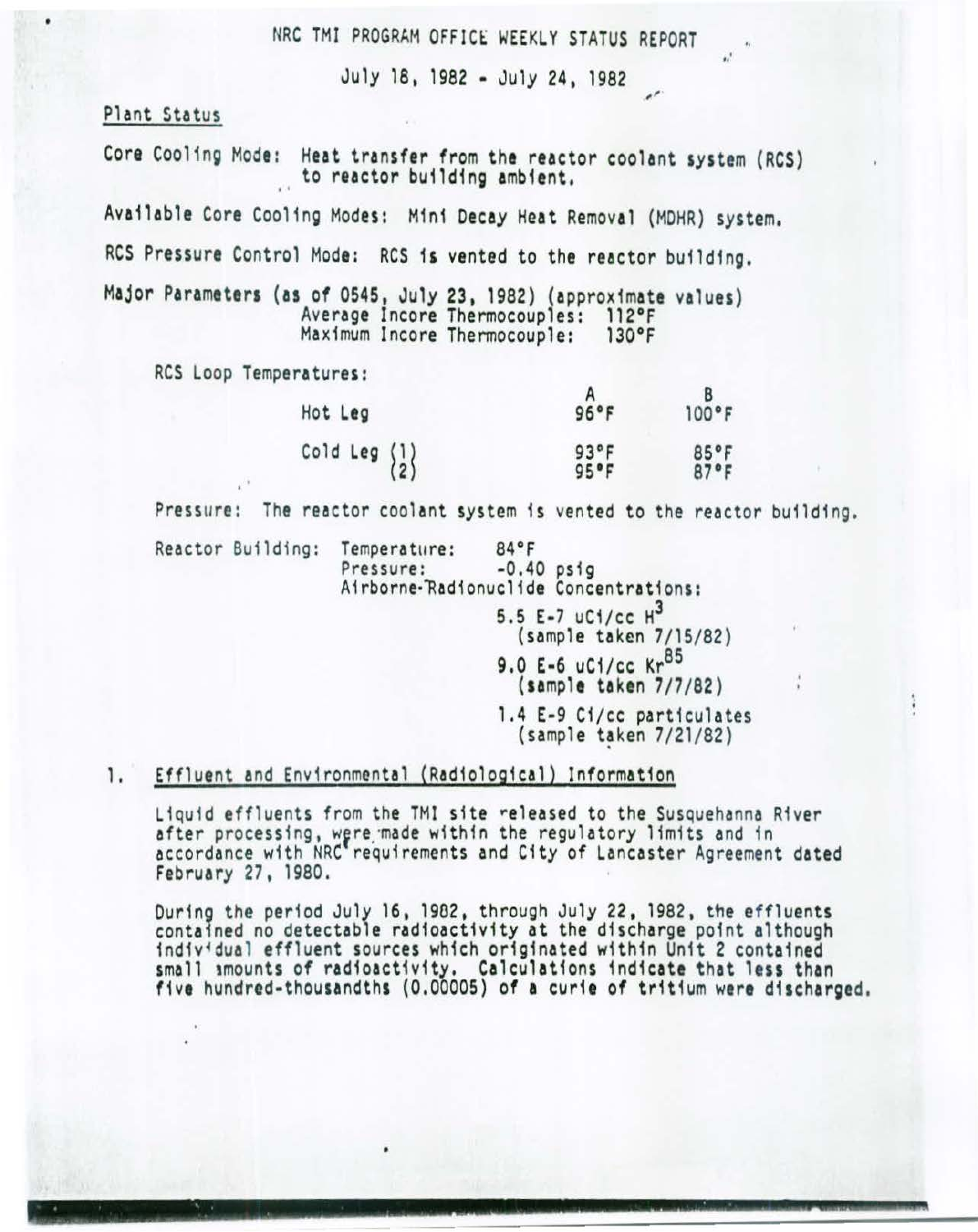# 2. Environmental Protection Agency (EPA) Environmental Data

The EPA measured Kr-85 concentrations at several environmental monitoring stations and reported the following results:

 $\mathbf{e}^{\mathbf{e}}$ 

• •

| Location                            | June 11, 1982 through June 26, 1982 |
|-------------------------------------|-------------------------------------|
|                                     | $(pC1/m^3)$                         |
| Goldsboro<br>Middletown             | 28<br>24                            |
| Yorkhaven<br>TMI Observation Center | 30<br>30<br>$\epsilon$              |

- The EPA Middletown Office has not received the environmental Kr-85  $\cdots$ analytical results for the samples which were taken June 26. 1982. through July 9, 1982, from the EPA's Counting Laboratory at Las Vegas, Nevada. These results will be included in a subsequent report.
- No radiation above normally occurring background levels was detected in any of the samples collected from the EPA's air and gamma rate networks during the period from July 14, 1982, through July 22, 1982.

## 3. NRC Environmental Data

Results from NRC monitoring of the environment around the TMI site were as foll ows:

The following are the NRC air sample analytical results for the onsi te continuous air sampler: *:* 

| Sample   | Period                        | $\frac{I-131}{(uC1/cc)}$ $\frac{Cs-137}{(uC1/cc)}$ |                         |
|----------|-------------------------------|----------------------------------------------------|-------------------------|
| $HP-328$ | July 14, 1982 - July 21, 1982 |                                                    | $<6.5$ E-14 $<6.5$ E-14 |

4. Licensee Radioactive Material and Radwaste Shipments

No shipments of radioactive material or radwaste were made during this report ing period.

5. TMI Occupational Ex posure

Licensee TLD (Thermoluminescent Dosimeter) records indicate the following<br>Unit 2 occupational radiation exposures for 1982:

| June 1982 |                           | 20 man-rem  |
|-----------|---------------------------|-------------|
|           | Total 1982 (January-June) | 159 man-rem |

 $-2-$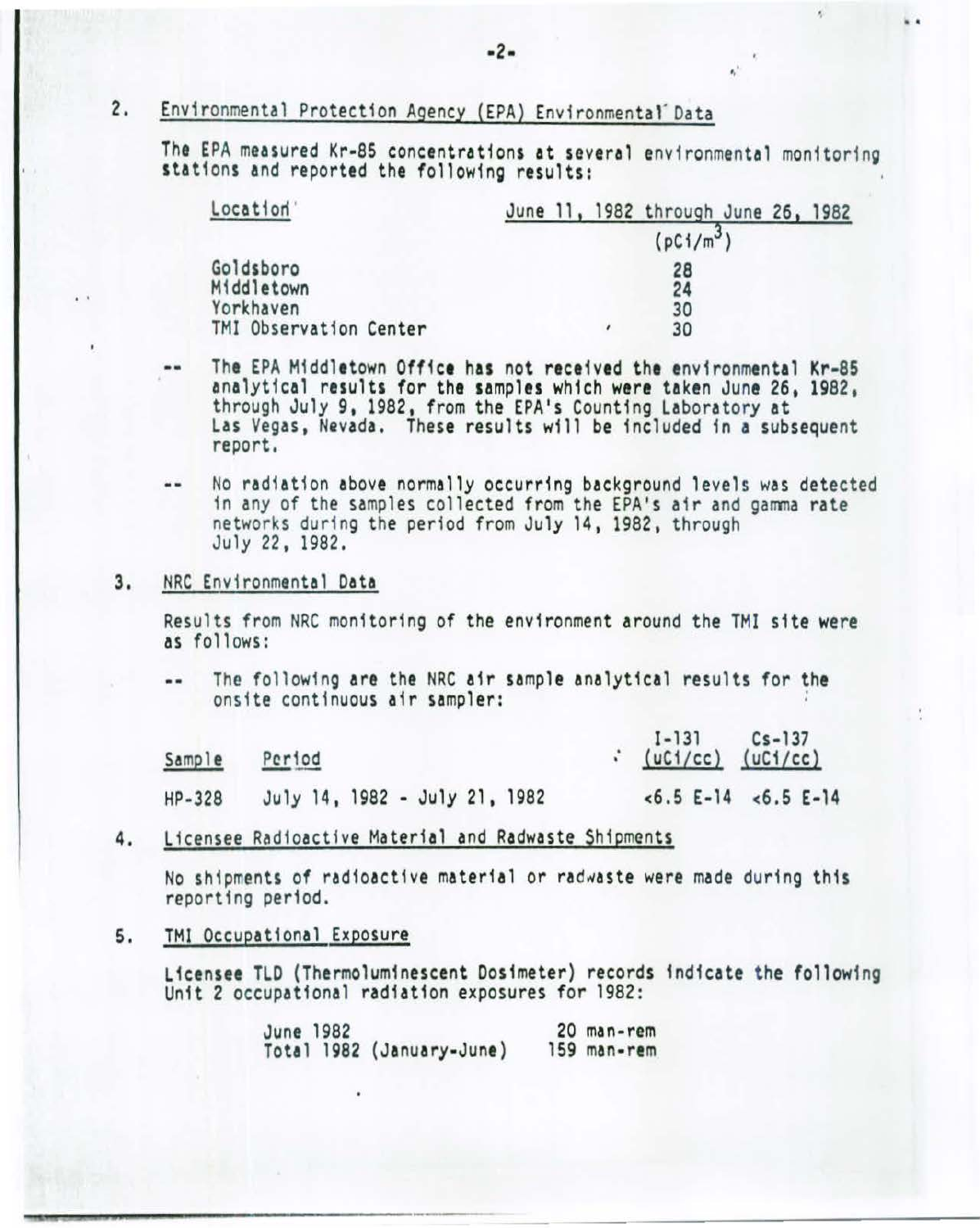Man-rem is an expression for the summation of whole body doses to individuals in a group. Thus, if each member of a population group of 1,000 people were to receive a dose of 0.001 rem {1 millirem) , or if two people were to receive a dose uf 0.5 rem (500 millirem) each, the total man-rem dose in each case would be one man-rem.

#### Major Activities

•

•

- 1. Submerged Demineralizer System (SDS). Processing of batch 32 (the fifth batch of RCS water) began on July 19, 1982, with expected completion on July 25, 1982. Parameters for this batch will be included in the report for next week.
- 2. EPICOR IJ. The EPJCOR II system 1s currently shutdown on a standby status.
- Reactor Coolant System (RCS) Feed and Bleed. The feed and bleed process 3. is on hold until completion of the "Quick Look" activities (which are summarized in the next paragraph).
- 4. Reactor Building Entries Core Inspection. The closed circuit television inspection of the reactor core (the "Quick Look" inspection) was performed on Wednesday, July 21, 1982. The TV camera was lowered through the center control rod leadscrew orifice. The camera field of view was limited, by water turbidity, to two or three inches. As the camera was inserted through the upper plenum of the reactor, the control rod support components could be identified, although their condition could not be ascertained. When the camera was lowered into the *core*  region, the observers could identify rubble approximately five feet below the top of the core. No structural components could be seen above the rubble. The lateral field of view of the camera was very limited;<br>therefore, the lateral extent of the area that was void of structural components could not be ascertained. . .

Except for a control rod spider assembly (which may have detached from the leads crew during uncoupling), no structural components could be identified in the *core* rubble during the initial reviews of the TV pictures.

Water samples from the area above the core region indicated that the boron concentration was in access of 3800 ppm. Incore thermocouple temperature indicators show that the average incore temperature has increased from approximately l02°F to 109°F {<2 degrees/day) since the primary water level was lowered. (Approximately 20,000 gallons cf primary system water were drained to a reactor coolant bleed tank as part of the "Quick Look" inspection.)

The primary system remains depressurized and partially drained following<br>the ·"Quick Look". The licensee is evaluating a tape of the TV transmission to detenmine the next course of action.

- - - -----

t.